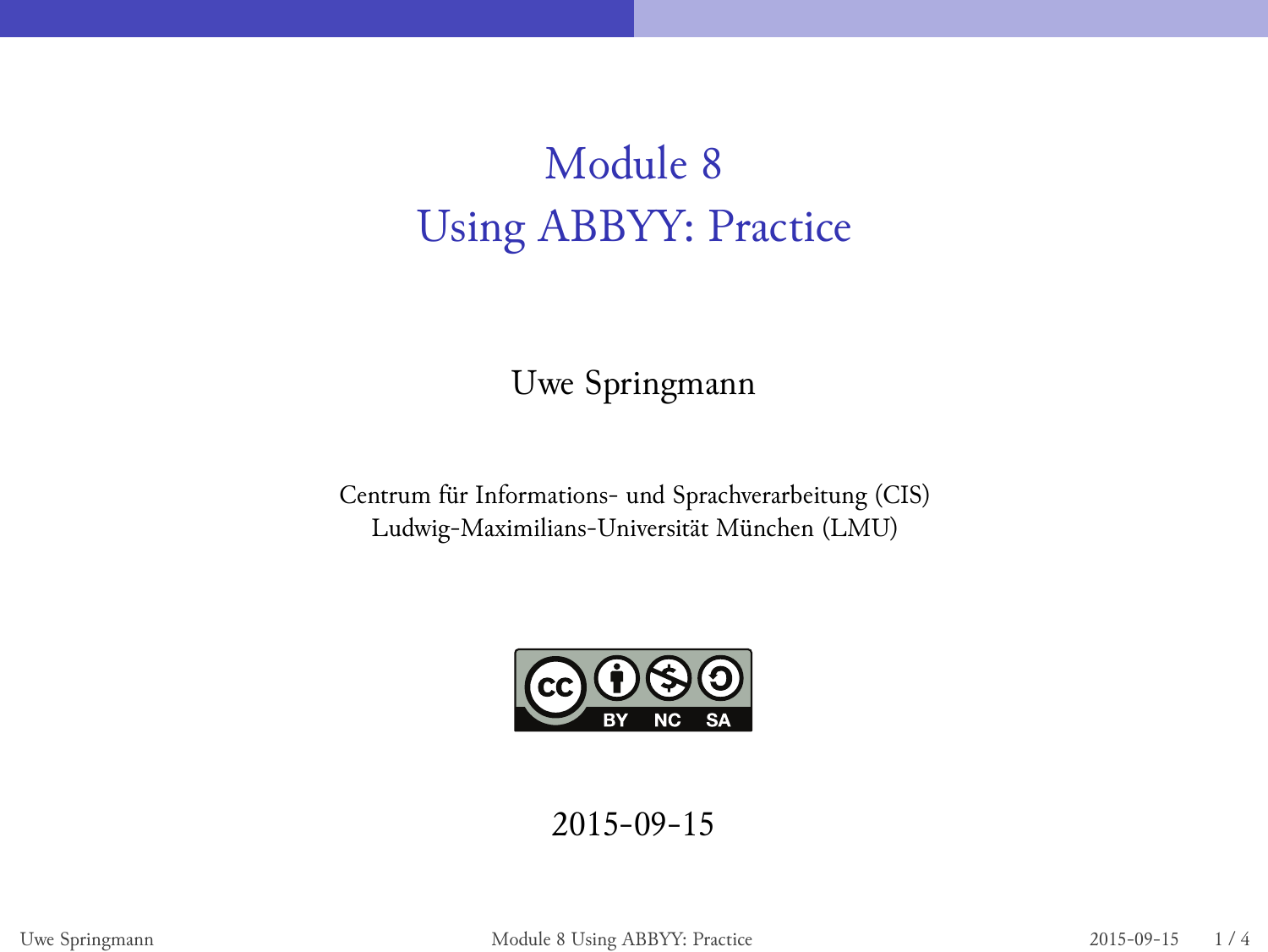## Practice session: Overview

- register for a free ABBYY developer account:
	- register with name of your app (make up a project name)
	- enter a Cloud OCR SDK promo code
	- promo code: (ask instructor)
	- ⒈000 pages valid until 15 of January, 2016 (thanks to Michael Fuchs of ABBYY Deutschland)
- adapt a script for the Cloud OCR service
- OCR some sample images with various output formats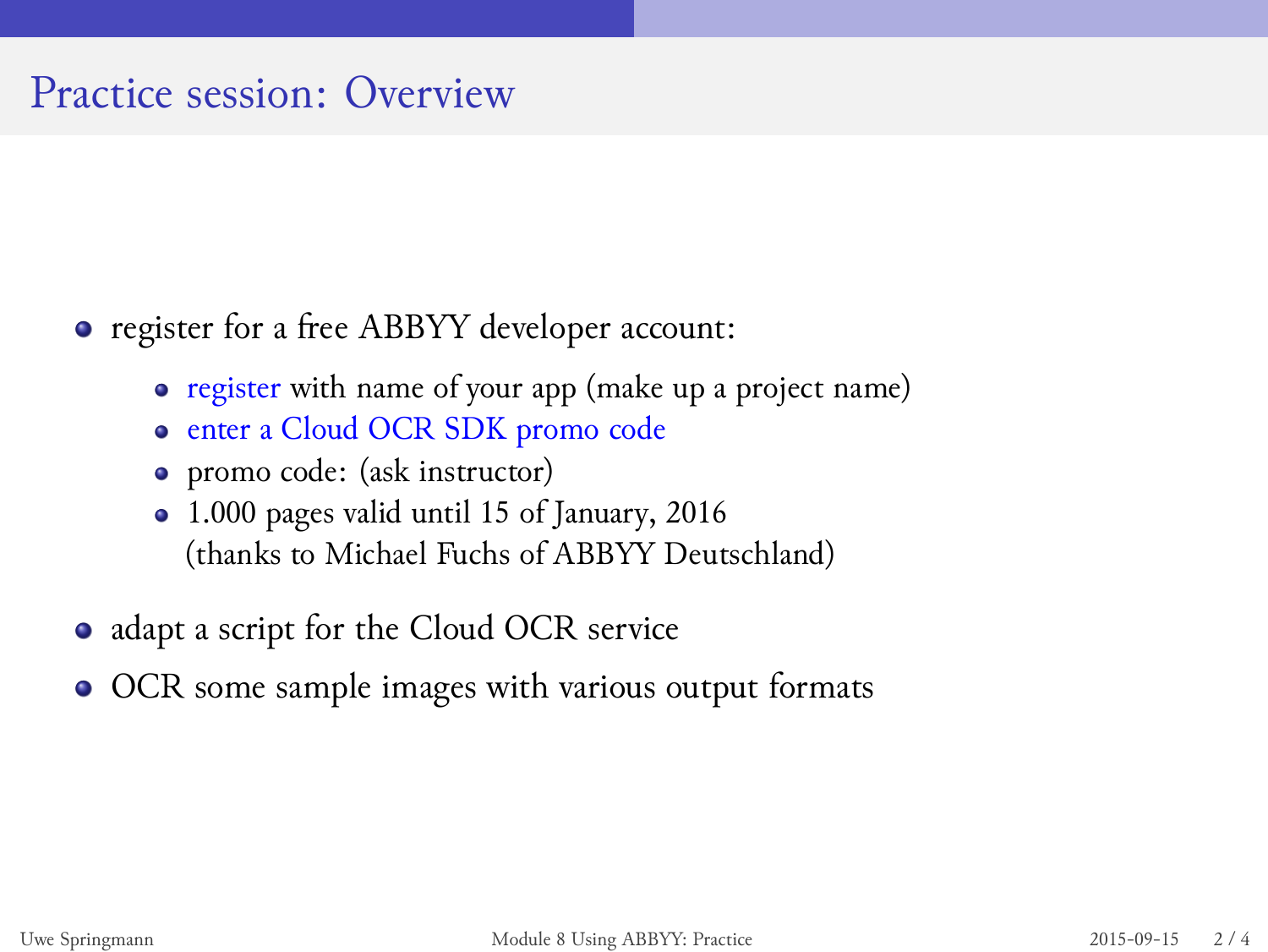## Adapt the script

- download the data for Module 8 to your laptop
- insert your data into the script cloud\_recognize.sh: ApplicationId=""
	- Password=""
- open a terminal and run the following command from your data directory:

**./cloud\_recognize.sh**

you will see the following output:

```
ABBYY Cloud OCR SDK demo recognition script
Invalid arguments.
Usage:
./cloud_recognize.sh <input> <output> [-f output_format] [-l language] \
[-t typeface]
output_format: txt|rtf|docx|xlsx|pptx|pdfSearchable|pdfTextAndImages|xml
typeface: normal (default), gothic
Some language examples: English (default), Russian, ChinesePRC, \
German, OldGerman etc.
For full list see ocrsdk documentation
```